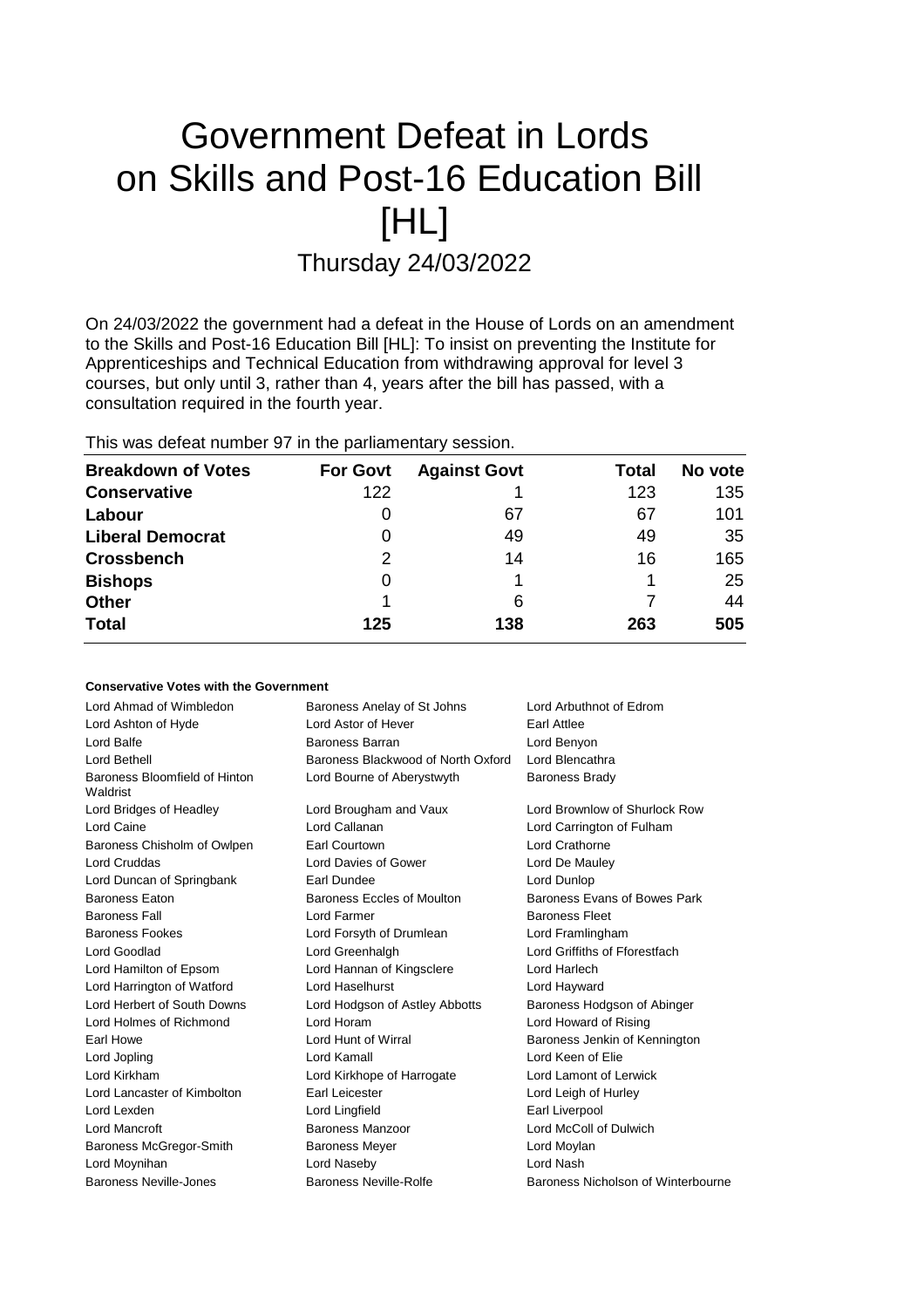Lord Northbrook Lord Offord of Garvel Lord Parkinson of Whitley Bay Baroness Penn **Lord Pickles** Lord Pickles **Lord Popat** Lord Randall of Uxbridge **Baroness Rawlings Lord Reay** Baroness Redfern Lord Risby Baroness Rock Baroness Sanderson of Welton Lord Sandhurst Lord Sassoon Baroness Sater Baroness Scott of Bybrook Lord Sharpe of Epsom Lord Sheikh Lord Sherbourne of Didsbury Earl Shrewsbury Lord Smith of Hindhead **Baroness Stedman-Scott** Lord Sterling of Plaistow Lord Stewart of Dirleton Baroness Stowell of Beeston Lord Strathcarron Lord Strathclyde Lord Suri Lord Taylor of Holbeach Viscount Trenchard Lord True Lord Udny-Lister Lord Vaizey of Didcot **Baroness Vere of Norbiton** Baroness Verma<br>
Lord Wei **Baroness Williams of Trafford** Lord Wolfson of Tredegar Lord Wei **Baroness Williams of Trafford** Lord Young of Cookham Viscount Younger of Leckie

#### **Conservative Votes against the Government**

Lord Baker of Dorking

## **Labour Votes with the Government**

## **Labour Votes against the Government**

- Lord Adonis Lord Anderson of Swansea Lord Bach Lord Bassam of Brighton **Baroness Blake of Leeds** Baroness Blower Lord Blunkett Lord Brooke of Alverthorpe Lord Browne of Ladyton Lord Campbell-Savours **Lord Cashman** Baroness Chakrabarti Lord Collins of Highbury Baroness Corston Lord Davies of Brixton Baroness Drake Lord Dubs Lord Elder Lord Faulkner of Worcester Baroness Golding Lord Griffiths of Burry Port Lord Grocott Lord Hain Viscount Hanworth Lord Harris of Haringey **Lord Haskel Condensive Hayman of Ullock** Baroness Hayman of Ullock Baroness Hayter of Kentish Town Baroness Healy of Primrose Hill Lord Hendy Lord Howarth of Newport Lord Hunt of Kings Heath Baroness Jay of Paddington Lord Kennedy of Southwark Lord Khan of Burnley Baroness Lawrence of Clarendon Lord Layard Lord Lipsey Lord Maxton Lord McAvoy Baroness McIntosh of Hudnall Lord McNicol of West Kilbride Baroness Merron Lord Monks Baroness Osamor Lord Pendry Baroness Pitkeathley Baroness Primarolo Lord Reid of Cardowan **Lord Rosser Lord Rosser** Baroness Royall of Blaisdon Lord Sikka Lord Snape Viscount Stansgate Baroness Symons of Vernham Dean Baroness Thornton Lord Tunnicliffe Lord Turnberg **Lord Watson of Invergowrie** Baroness Wheeler Baroness Whitaker **Lord Whitty Communist Example 20** Baroness Wilcox of Newport Lord Winston **Lord Wood of Anfield** Baroness Young of Old Scone Lord Young of Norwood Green
	-
- 

## **Liberal Democrat Votes with the Government**

| Liberal Democrat Votes against the Government |                            |                                               |  |
|-----------------------------------------------|----------------------------|-----------------------------------------------|--|
| Lord Addington                                | Lord Allan of Hallam       | Baroness Bakewell of Hardington<br>Mandeville |  |
| <b>Baroness Barker</b>                        | Baroness Benjamin          | <b>Baroness Brinton</b>                       |  |
| Lord Bruce of Bennachie                       | Baroness Burt of Solihull  | Lord Campbell of Pittenweem                   |  |
| Lord Clement-Jones                            | Lord Dholakia              | <b>Baroness Doocey</b>                        |  |
| <b>Baroness Featherstone</b>                  | Baroness Garden of Frognal | Lord Goddard of Stockport                     |  |
| <b>Baroness Grender</b>                       | <b>Baroness Hamwee</b>     | Baroness Harris of Richmond                   |  |
| <b>Baroness Humphreys</b>                     | Lord Hussain               | Baroness Hussein-Ece                          |  |
| <b>Baroness Jolly</b>                         | Lord Jones of Cheltenham   | Baroness Kramer                               |  |
| Lord Marks of Henley-on-Thames                | Lord Newby                 | <b>Baroness Northover</b>                     |  |
| Lord Oates                                    | Lord Paddick               | Lord Palmer of Childs Hill                    |  |
| <b>Baroness Parminter</b>                     | Lord Purvis of Tweed       | Lord Razzall                                  |  |
| Lord Redesdale                                | Lord Roberts of Llandudno  | Baroness Scott of Needham Market              |  |